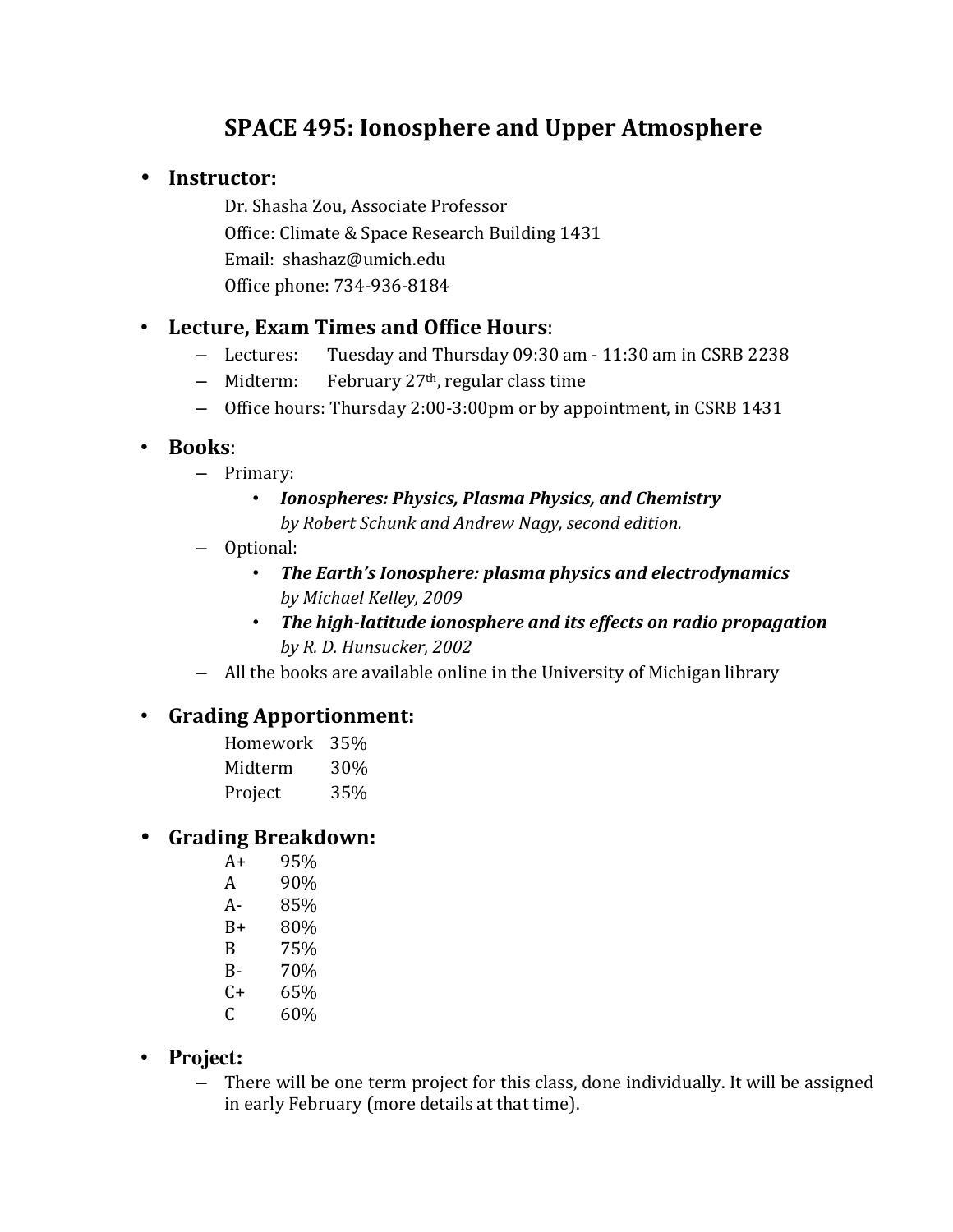- Grading will consist of a written report and oral presentation to the class. The written report should be on the order of 10 pages without figures and references. The oral presentation will be around 15-20 minutes. The written report will be due on April 24<sup>th</sup>.

## • Tentative course schedule:

- There will be a couple of lecture cancelations due to travels for conferences and reviews. Make-up lectures will be scheduled later in the semester depending on progress. 

| <b>Week</b>    | <b>Date</b> | <b>Lecture</b>          | <b>Topic</b>                                       | <b>Chapter</b>          | <b>HW</b>       | <b>HW Due</b>   |
|----------------|-------------|-------------------------|----------------------------------------------------|-------------------------|-----------------|-----------------|
| $\mathbf{1}$   | Jan 9, Th   | $\mathbf{1}$            | Motivation and Background                          | $1 - 2$                 |                 |                 |
| $\overline{2}$ | Jan 14, Tu  | $\overline{\mathbf{2}}$ | <b>Transport equation</b>                          | 3,5                     | HW1             |                 |
|                | Jan 16, Th  |                         | No class                                           |                         |                 |                 |
| 3              | Jan 21, Tu  | 3                       | Collision processes                                | $\overline{\mathbf{4}}$ |                 |                 |
|                | Jan 23, Th  | $\blacktriangleleft$    | Neutral atmospheres                                | 10                      | <b>HW2</b>      | <b>HW1</b>      |
| 4              | Jan 28, Tu  | 5                       | Neutral atmospheres cont.                          | 10                      |                 |                 |
|                | Jan 30, Th  | 6                       | <b>Chemical Processes</b>                          | 8                       |                 |                 |
| 5              | Feb 4, Tu   | $\overline{\mathbf{z}}$ | Chemical Processes cont.                           | 8                       | HW <sub>3</sub> | HW <sub>2</sub> |
|                | Feb 6, Th   | 8                       | Electron and Ion Energy<br>Exchange                | $\mathbf{9}$            |                 |                 |
| 6              | Feb 11, Tu  | $\boldsymbol{9}$        | Electron and Ion Energy<br>Exchange                | $\mathbf{9}$            | <b>HW4</b>      | HW3             |
|                | Feb 13, Th  | 10                      | Conductivity                                       | 5                       |                 |                 |
| $\overline{7}$ | Feb 18, Tu  | 11                      | Low-latitude ionosphere<br>(equatorial dynamics)   | 11                      |                 |                 |
|                | Feb 20, Th  | 12                      | Low-latitude ionosphere<br>(equatorial bubbles)    | 11                      |                 | HW4             |
| 8              | Feb 25, Tu  | 13                      | Mid-latitude ionosphere                            | 11                      |                 |                 |
|                | Feb 27, Th  | 14                      | Mid-term                                           |                         |                 |                 |
| 9              | Mar 3, Tu   |                         | Winter break                                       |                         |                 |                 |
|                | Mar 5, Th   |                         | Winter break                                       |                         |                 |                 |
| 10             | Mar 10, Tu  | 15                      | High-latitude ionosphere<br>(convection)           | $12 \overline{ }$       | HW5             |                 |
|                | Mar 12, Th  | 16                      | High-latitude ionosphere<br>(ion-neutral coupling) | 12                      |                 |                 |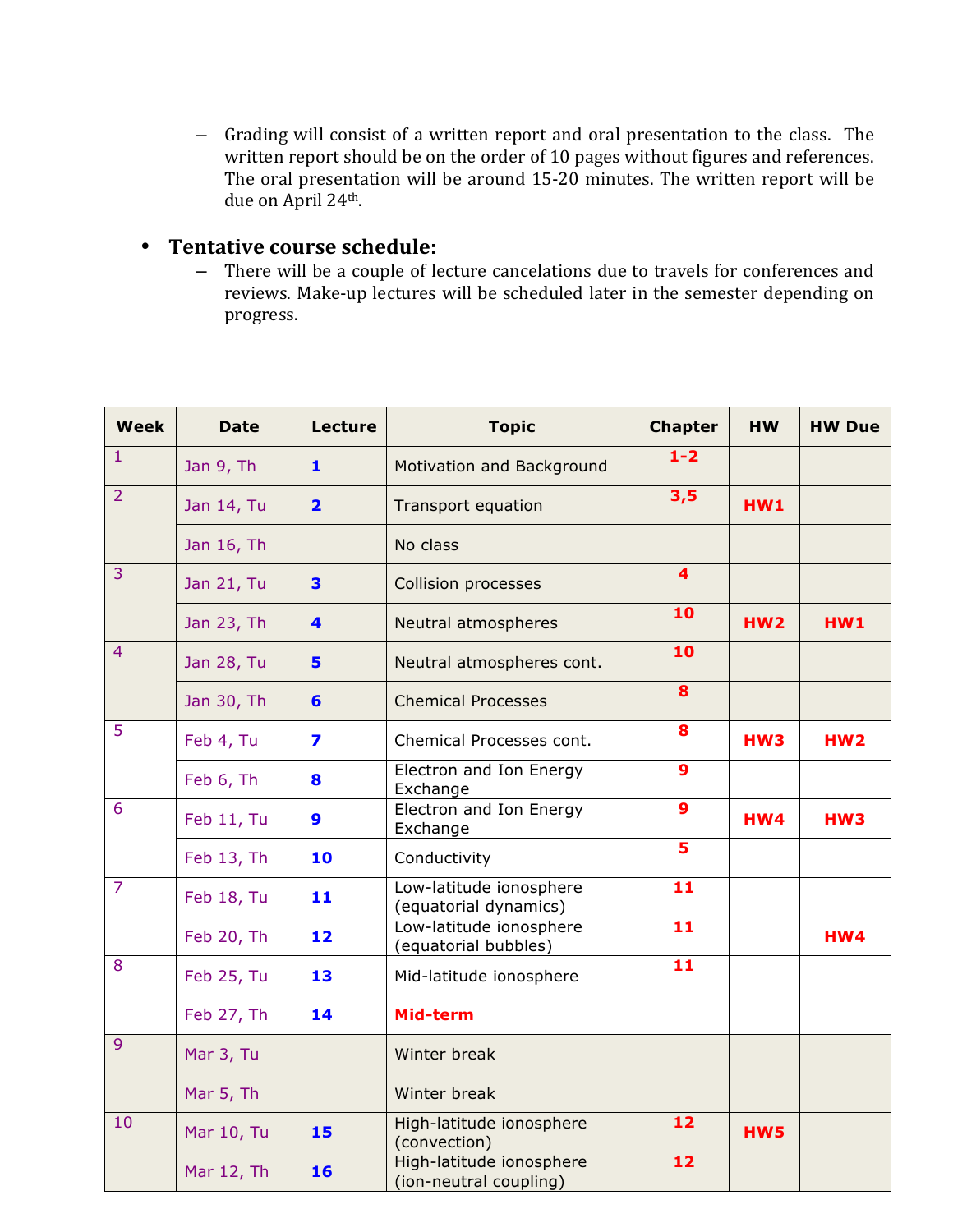| 11 | Mar 17, Tu |    | No class                                                 |                 |     |
|----|------------|----|----------------------------------------------------------|-----------------|-----|
|    | Mar 19, Th |    | No class                                                 |                 |     |
| 12 | Mar 24, Tu | 17 | High-latitude ionosphere<br>(particle precipitation)     | 12              | HW5 |
|    | Mar 26, Th | 18 | High-latitude ionosphere<br>(MI coupling)                | 12 <sub>2</sub> |     |
| 13 | Mar 31, Tu | 19 | How to build an IT model (by<br>Dr. Aaron Ridley)        |                 |     |
|    | Apr 2, Th  | 20 | High-latitude ionosphere<br>(Density irregularities)     | 12              |     |
| 14 | Apr 7, Tu  | 21 | Impact of geomagnetic<br>disturbances on IT system       | $11 - 12$       |     |
|    | Apr 9, Th  | 22 | Feedback of IT system during<br>geomagnetic disturbances | $11 - 12$       |     |
| 15 | Apr 14, Tu | 23 | Planetary Ionospheres (by<br>Dr. Steven Bougher)         | 13              |     |
|    | Apr 16, Th | 24 | <b>Class project presentation</b>                        |                 |     |
| 16 | Apr 21, Tu | 25 | <b>Class project presentation</b>                        |                 |     |
|    | Apr 24, F  |    | <b>Written report due</b>                                |                 |     |